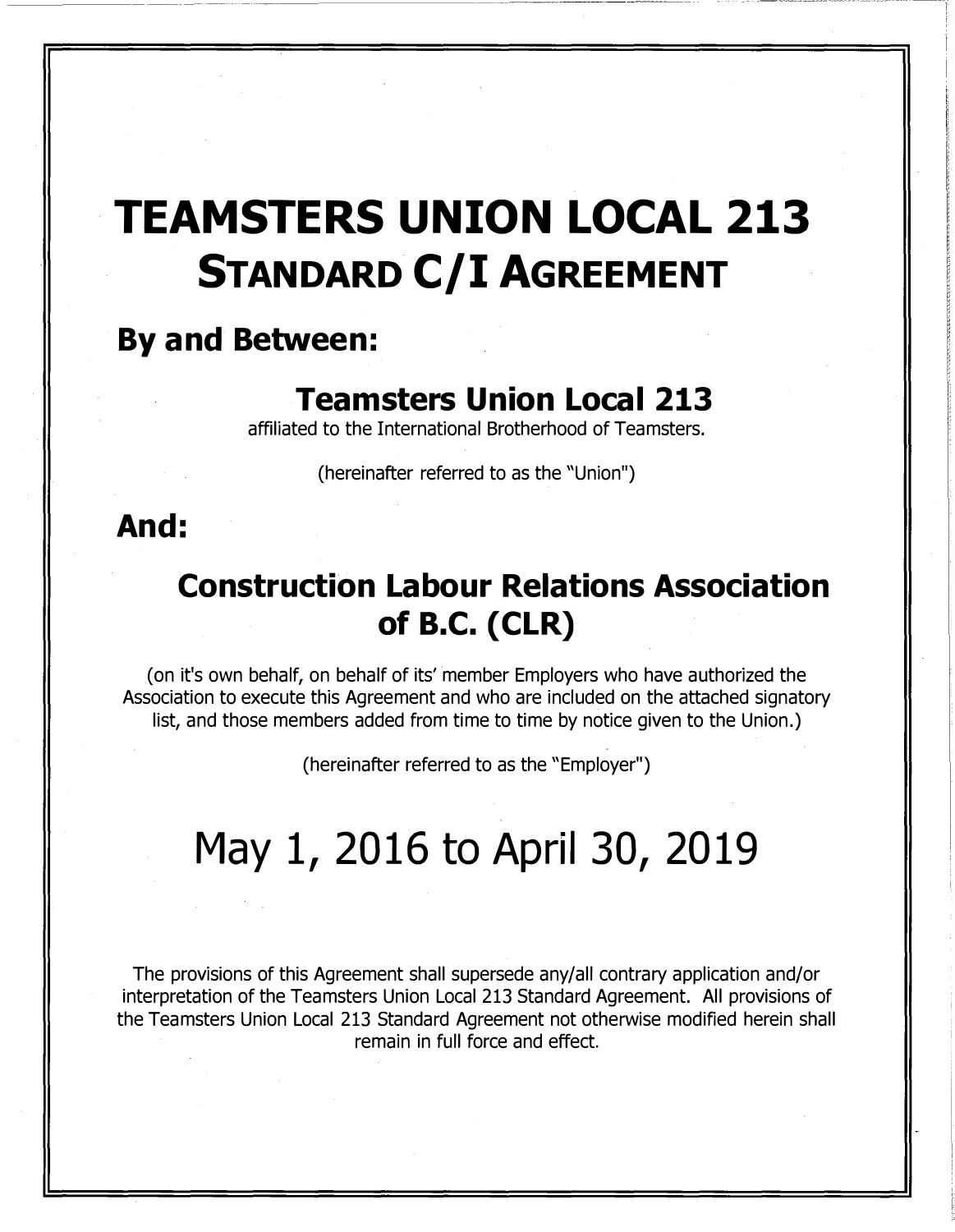This Agreement shall govern only commercial/institutional work which is within the work jurisdiction of the teamsters and which is being performed by bargaining unit members who are employees of Western Industrial Contractors Ltd., and any additional CLR contractors that perform commercial/ institutional work.

- **1. (a)** Unless otherwise mutually agreed by the parties, in writing, all work performed within the Lower Mainland/Fraser Valley shall be governed by the Teamsters Union Local 213 Standard C/I Agreement, other than work performed on an industrial project(s) where all employers that were legitimately competing for the available work are signatory with a BCBCBTU affiliate union(s).
	- (b) The Lower Mainland/Fraser Valley shall be inclusive of West Vancouver to the west, Chilliwack to the east, and all cities, towns, municipalities, villages, communities, etc. in between.

Industrial construction shall be defined as: production plants such as pulp mills; chemical plants; refineries, including the transmission facilities; metre pumping; compressor stations; munitions plants; mines and smelters; power generating plants; bulk loading terminals; dams; breweries; and any/all other projects which are mutually agreed to by the parties. Notwithstanding the foregoing, if a project is designated as an industrial construction project for the pipefitter, it shall also be designated as an industrial construction project for Teamsters Union Local 213.

- 2. The Employer may contract out work where the Employer: (a) cannot perform the work in a manner that is competitive in terms of cost, or quality, or within required time limits, or (b) the prime contract requires the contractor to accept the lowest qualified tender price for any/all subcontracted work.
- 3. The Union shall not restrict/limit, in any way or for any reason, an Employer's right to contract for work on a project and to complete such work. The foregoing shall apply regardless of the union affiliation, or lack thereof, of any individual who may also be working on such project, and/or the work such individual(s) may be performing.
- 4. The schedules of minimum straight time hourly wage rates as provided for within Schedules "Al" and "A2" attached shall apply to all work performed in accordance with this Agreement with respect to equipment operators. A minimum monetary package increase of \$1.53 per hour for Groups 1 through 8 (and \$1.36 per hour for Group 9) shall apply to all work performed inside the Lower Mainland/Fraser Valley over the duration of this Agreement. A minimum monetary increase of \$1.20 per hour shall apply to all work performed outside the Lower Mainland/Fraser Valley over the duration of this Agreement.

In addition to such minimum increases, the parties shall meet in January 2013 and January 2014, and shall mutually agree as to any additional increases to the monetary package which may apply effective May 1, 2013 and April 1, 2014 respectively. In the event the parties do not reach mutual agreement within fifteen (15) calendar days, the matter shall be referred to Mr. Michael Fleming, Arbitrator. Mr. Fleming shall be empowered to make binding recommendations, orders and/or declarations with respect to such wage re-openers. Mr. Fleming shall have the right to determine his own process and procedures including mediation and/or arbitration.

**5.** Not applicable.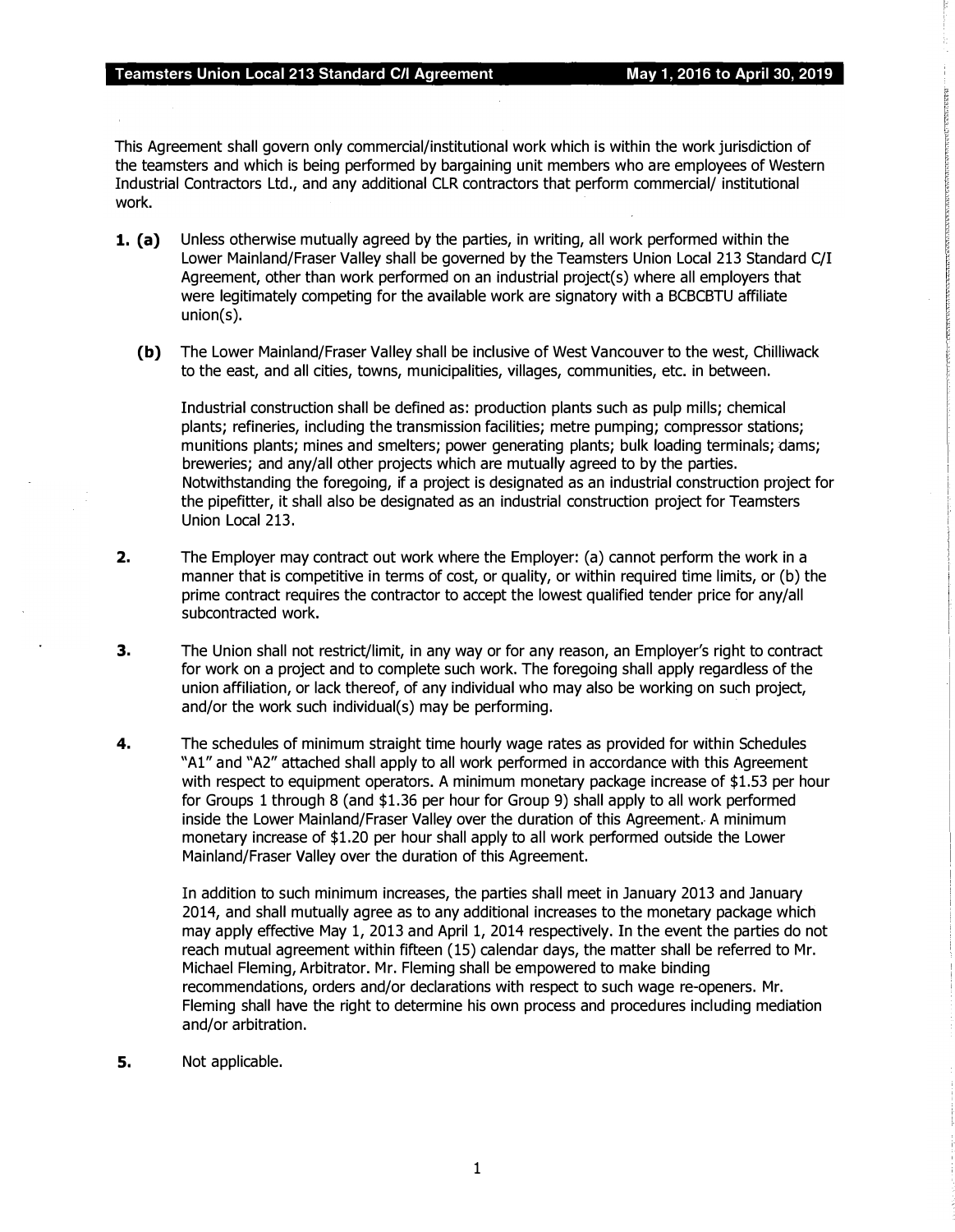- **6.** The schedules of Employer contributions and employee deductions as provided for within Schedule "B" shall apply to all work performed in accordance with this Agreement. All Employer contributions shall be calculated on the basis of hours worked.
- 7. The payment of a metro travel premium has been discontinued effective July 27, 2012. In its place, a premium of one dollar (\$1.00) per hour earned shall apply to the minimum straight time hourly wage rate for work performed inside the Lower Mainland/ Fraser Valley. The rates included within Schedule "Al" are inclusive of such premium.
- 8. Annual vacation pay and statutory holiday pay shall be combined at the total rate of eight percent (8%) of gross earnings, and shall be paid to each employee on each pay cheque and upon termination of employment. The Friday preceding Labour Day may be floated and the day therefore worked at straight time rates, with an alternate day scheduled to be taken off as mutually agreed between the Employer and the employee.·

Effective July 27, 2012, annual vacation pay and statutory holiday pay was changed from twelve percent (12%) to eight percent (8%) on C/I projects. However, the straight time hourly wage rate for each employee classification was increased accordingly to offset the four percent (4%) reduction. As a result, the total monetary package was NOT reduced as a result of this change.

- 9. The Employer may schedule an afternoon and/or night shift if/as required. It shall not be necessary for there to be a day shift in order for there to be an afternoon shift and/or a night shift. Nor shall it be necessary to maintain an afternoon shift and/or night shift for consecutive days in order to constitute such a shift. The Employer shall pay a shift premium over and above the otherwise applicable minimum straight time hourly wage rate to any employee who is employed on an afternoon or night shift. The minimum straight time hourly wage rate applicable for all Apprentice/Trainee employee classifications shall be recalculated accordingly. Such shift premium shall be paid on straight time hours only in accordance with the following schedule. Second and subsequent meal breaks shall not be considered as hours worked. Overtime on afternoon and night shifts shall be payable for all hours of work performed in excess of eight (8) hours per shift.
	- Day Shift No shift premium.
	- Afternoon Shift The applicable minimum straight time hourly wage rate shall be increased by eight percent (8%) for each hour worked on any shift which commences at any time after 10:00 am but on or before 8:30 pm.
	- Night Shift The applicable minimum straight time hourly wage rate shall be increased by seventeen percent (17%) for each hour worked on any shift which commences at any time after 8:30 pm but on or before 1:00 am.
- **10.** When a non local resident employee is employed on an out-of-town project, the Employer shall supply an "employer supplied room plus daily meal allowance" or, with the mutual agreement of such employee, shall pay a daily "living out allowance" in lieu thereof. The terms of both daily travel as well as initial and terminal travel which shall apply to a non local resident employee on an out-of-town project shall be established on a project by project basis. Such terms shall be mutually agreed upon, in writing, by the Employer and the non local resident employee prior to the commencement of travel. Employers are advised that if such mutual agreement, in writing, cannot be provided to the Union within one (1) week request, the industrial standards for daily travel and initial and terminal travel shall apply.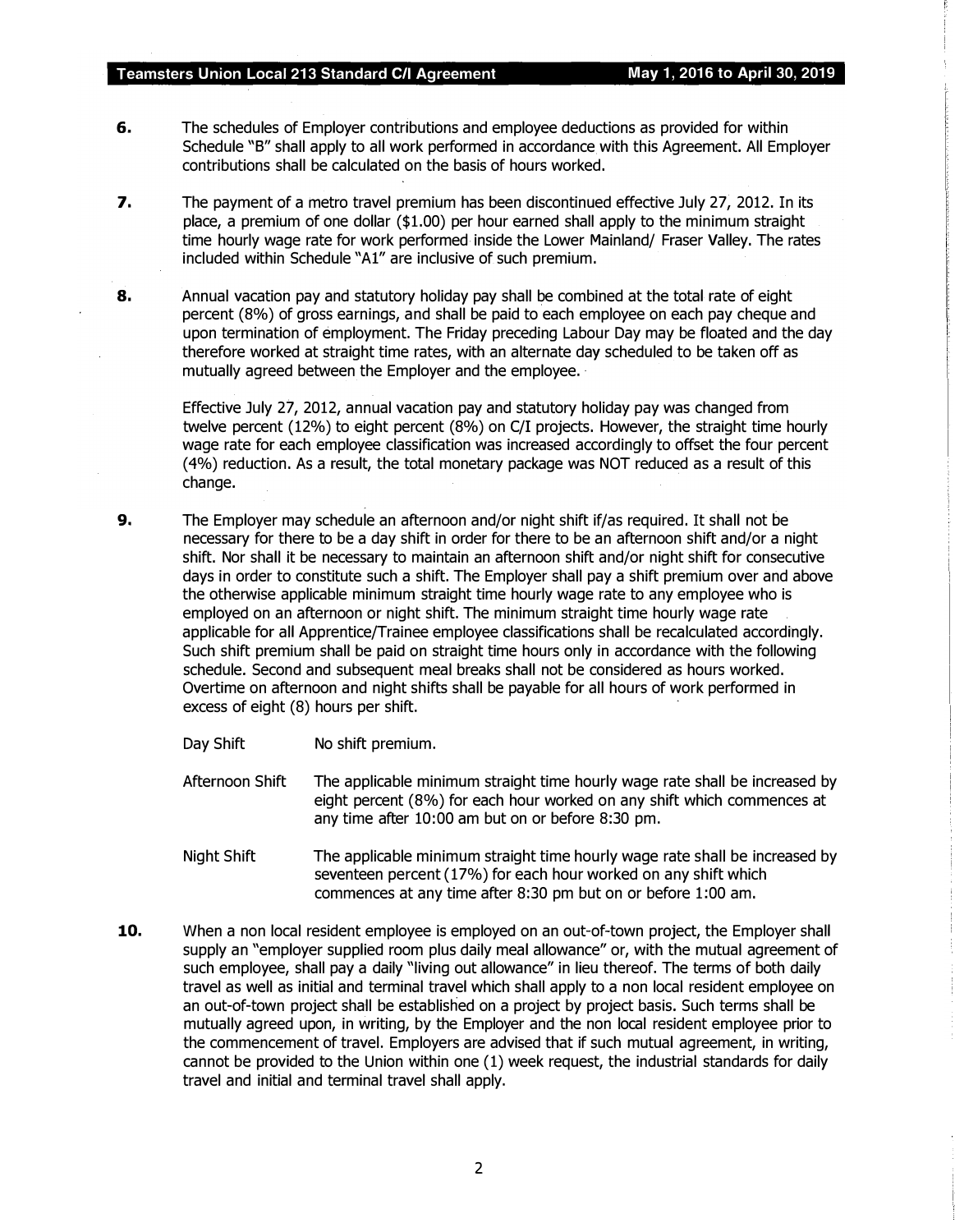- 11. On a regular work week, the first eight (8) hours of overtime on Saturdays shall also be paid at one and one-half (11/2) times the otherwise applicable straight time hourly wage rate. On a compressed work week, the first ten (10) hours of overtime worked on the Friday of a Monday through Thursday compressed work week, or on the Monday of a Tuesday through Friday compressed work week, shall be payable at one and one-half  $(1/2)$  times the otherwise applicable straight time hourly wage rate.
- 12. Any work hours under the forty (40) hour weekly maximum missed during the regular work week may be made up on a Saturday at straight time upon mutual agreement between the employee(s) and Employer. When all employees on the crew are sent home on the same day, they shall be provided the same opportunity to work Saturday at straight time, although each employee shall retain the right to decline such opportunity.
- 13. The starting and stopping time on a project may be varied by a maximum of two (2) hours earlier or later than the otherwise required start time of the shift upon mutual agreement of the Employer and the majority of Teamster Union Local 213 members employed on such project.
- 14. After there are two (2) teamsters cleared through the dispatch system to a specific commercial/institutional project, the Employer may exercise the option to obtain employees elsewhere, it being understood that employees so hired shall meet the Union qualifications and shall posses the skills, ability and expertise to perform the available work.
- 15. The Union agrees to waive the second sentence of Clause 9.09 for the term of this Agreement. However, the Union may trigger the use of the second sentence of Clause 9.09 by notifying the Employer not later than fifteen (15) days prior to the bid closing on any job. This waiver is not to be misconstrued to include any work falling within the Union's jurisdiction.

#### 16. FLEX HOURS

On projects involving two (2) or more trades, the hours of work shall be determined by the prime contractor after consultation with the unions involved and the sub-contractors.

On single trade projects the contractor shall determine the hours of work after consultation with the appropriate union.

The foregoing arrangements shall be made within the following parameters:

- (a) The regular work day shall be eight (8) hours and one-half (1/2) hour mid-shift lunch break (eight (8) hours plus one-half (1/2) hour mid-shift lunch break for those trades having same as the established work day). Such hours may be established as a continuous period anywhere between the hours of 7:00 a.m. and 5:00 p.m. in the regular work day without penalty.
- (b) Exceptions to the above starting times may be made for concrete pouring and finishing jointly, use of cranes and pumping equipment, etc. on the understanding that such exceptions or variations are established at the outset of the job or project and are not subject to changes on a day to day basis. Such exceptions must be established between the hours of 7:00 a.m. and 5:00 p.m.
- (c) Where arrangements have been made regarding the work day as outlined above, such arrangements will supersede any possible conflicting terms of the existing agreements during the term of this Agreement.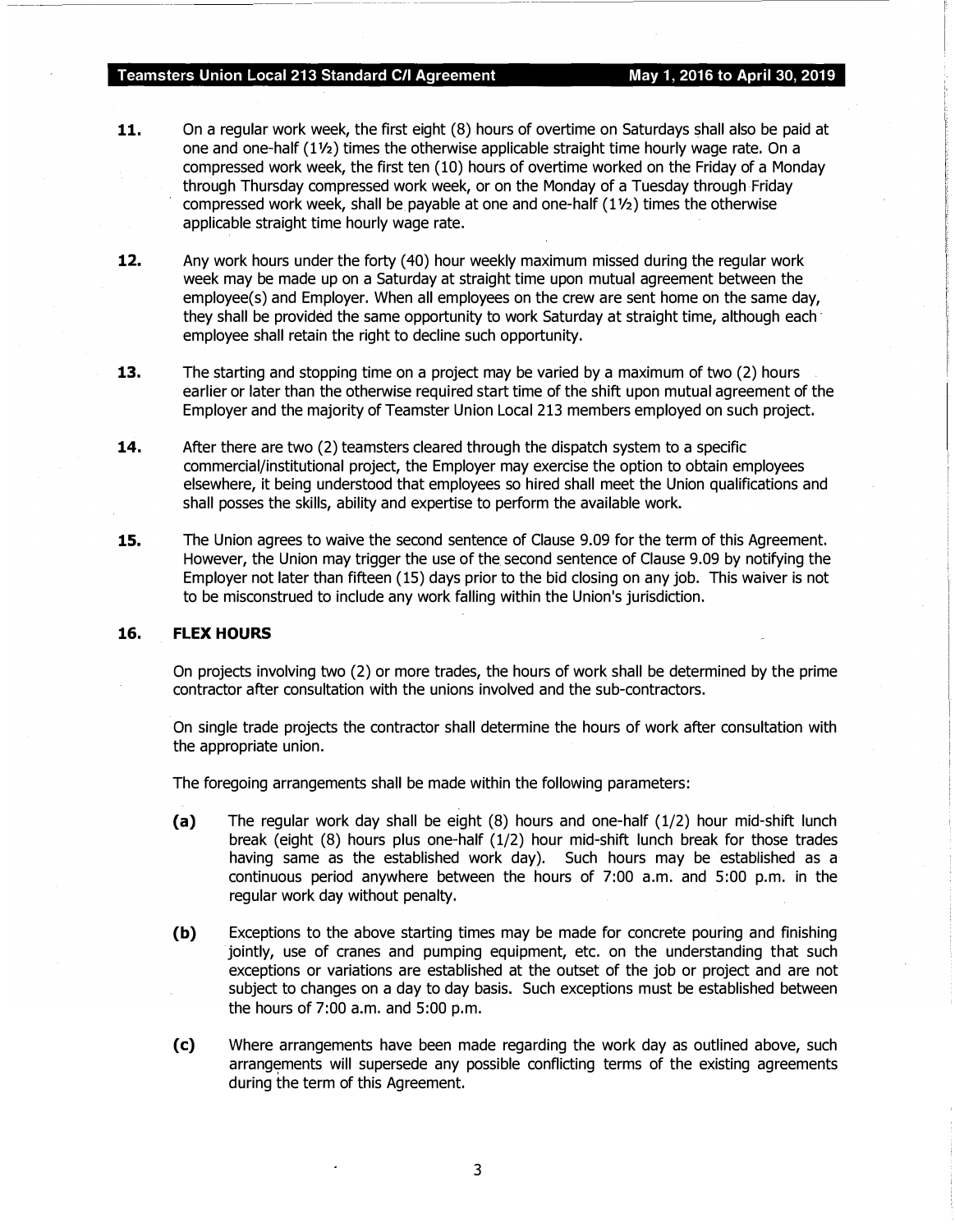- (d) Once established as above, there will be no further change unless there is further consultation with the respective parties.
- 17. The attached list of employee classifications and groups shall apply on commercial/ institutional projects.

Dated this  $19$  th,  $\omega_{\text{day of}}$ 

Signed on behalf of: Signed on behalf of:

Construction Labour Relations Association of BC Teamsters Union Local 213<br>Clearly Huddle Motor Teams And The Second

Dated this  $12^{44}$  day of  $OCDB2$ , 2018

4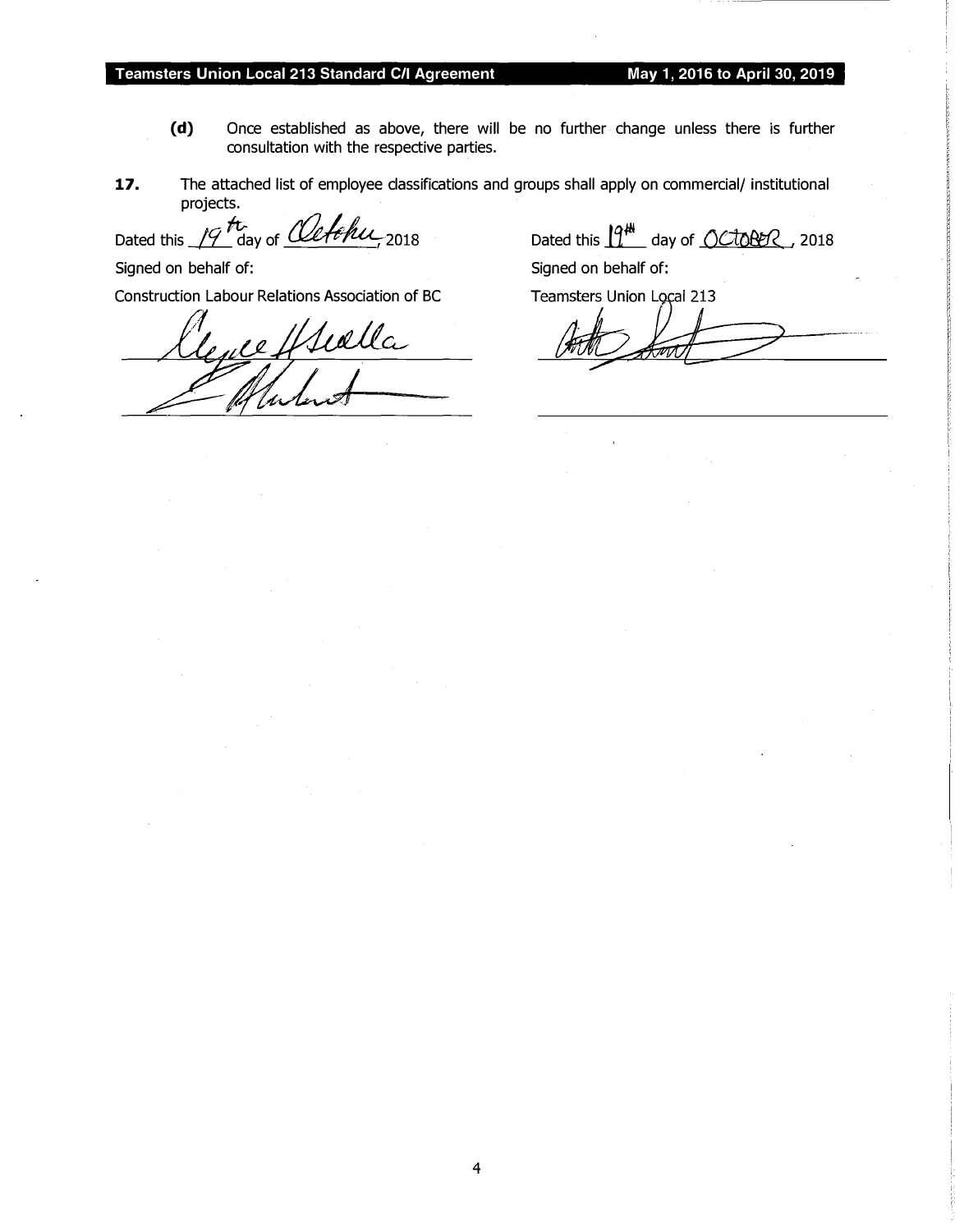#### SCHEDULE "A1" MINIMUM STRAIGHT TIME HOURLY WAGE RATES AND BREAKDOWN OF MONETARY PACKAGE

Scheduie "Ai" shall apply to all commercial and/or institutional projects which are located inside the Lower Mainland/Fraser Valley.

#### "Inside" Lower Mainland/Fraser Valley

#### **Effective May 01, 2016 to April 30, 2019**

|                        |                                            |                                          |                                    |                 |                    |                   | <b>Employer Contributions</b> |                        |                                         |                    |                         |
|------------------------|--------------------------------------------|------------------------------------------|------------------------------------|-----------------|--------------------|-------------------|-------------------------------|------------------------|-----------------------------------------|--------------------|-------------------------|
| Group<br><b>Number</b> | <b>Minimum</b><br>S.T. Hourly<br>Wage Rate | Vac & Stat<br><b>Holiday</b><br>Pay (8%) | Health &<br><b>Welfare</b><br>Plan | Pension<br>Plan | <b>CLR</b><br>Dues | <b>CIRP</b>       | <b>JAPlan</b>                 | <b>BCBCBTU</b><br>Fund | <b>Training</b><br>Trust<br><b>Fund</b> | <b>BRL</b><br>Fund | <b>Total</b><br>Package |
| * Group 1              | 30.78                                      | 2.46                                     | 3.10                               | 4.88            | 0.11               | 0.02              | 0.01                          | 0.01                   | 0.32                                    | 0.10               | 41.79                   |
| * Group 2              | 30.37                                      | 2.43                                     | 3.10                               | 4.88            | 0.11               | 0.02              | 0.01                          | 0.01                   | 0.32                                    | 0.10               | 41.35                   |
| * Group 3              | 30.05                                      | 2.40                                     | 3.10                               | 4.88            | 0.11               | 0.02              | 0.01                          | 0.01                   | 0.32                                    | 0.10               | 41.00                   |
| * Group 4              | 29.88                                      | 2.39                                     | 3.10                               | 4.88            | 0.11               | $0.02^{\circ}$    | 0.01                          | 0.01                   | 0.32                                    | 0.10               | 40.82                   |
| * Group 5              | 29.71                                      | 2.38                                     | 3.10                               | 4.88            | 0.11               | 0.02              | 0.01                          | 0.01                   | 0.32                                    | 0.10               | 40.64                   |
| * Group 6              | 29.61                                      | 2.37                                     | 3.10                               | 4,88            | 0.11               | 0.02              | 0.01                          | 0.01                   | 0.32                                    | 0.10               | 40.53                   |
| * Group 7              | 29.38                                      | 2.35 <sub>1</sub>                        | 3.10                               | 4.88            | 0.11               | 0.02              | 0.01                          | 0.01                   | 0.32 <sub>1</sub>                       | 0.10               | 40.28                   |
| *Group 8               | 29.13                                      | 2.33                                     | 3.10                               | 4.88            | 0.11               | 0.02              | 0.01                          | 0.01                   | 0.32                                    | 0.10               | 40.01                   |
| * Group 9              | 23.30                                      | 1.86                                     | 3.10                               | 4.88            | 0.11               | 0.02 <sub>1</sub> | 0.01                          | 0.01                   | 0,32                                    | 0.10               | 33.71                   |

<sup>&</sup>gt;The above list of Employer Contributions remains subject to change pursuant to the outcome of CLR/BCBCBTU 2016 Bargaining as follows:

(1) Possible increase to ORP contribution . (2) Possible increase to BCBCBTL! contribution. (3) Possible addition of a new Industry D&A Policy contribution.

\* Refer to Schedule "C" for Group Description.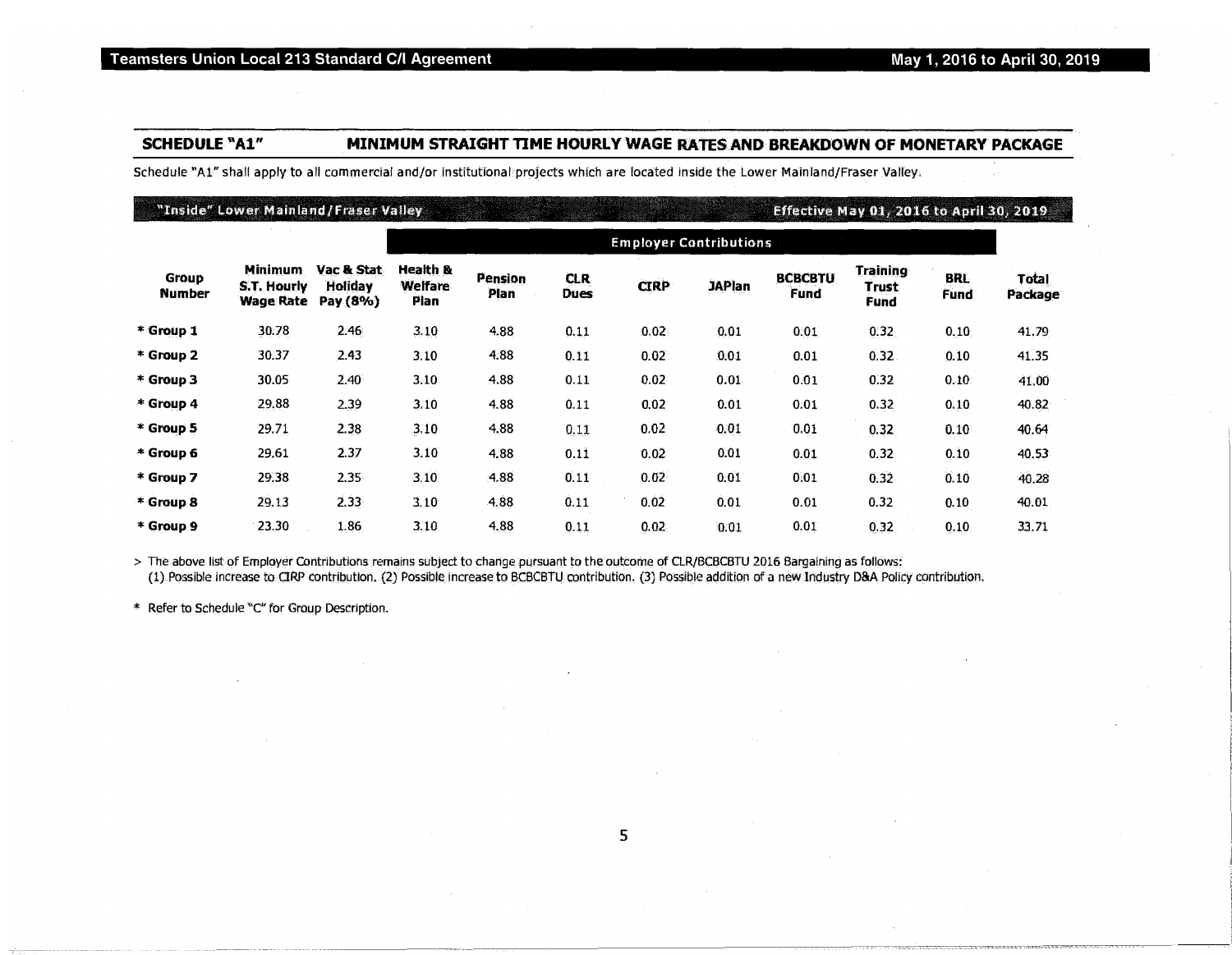### SCHEDULE "A2"' MINIMUM STRAIGHT TIME HOURLY WAGE RATES AND BREAKDOWN OF MONETARY PACKAGE

Schedule "A2" shall apply to all commercial and/or institutional projects which are located outside the Lower Mainland/Fraser Valley.

#### "Outside" Lower Mainland/Fraser Valley

#### Effective May 01, 2016 to April 30, 2019

|                        |                                                   |                                   |                             |                 |                     | <b>Employer Contributions</b> |               |                               |                                  |                    |                  |
|------------------------|---------------------------------------------------|-----------------------------------|-----------------------------|-----------------|---------------------|-------------------------------|---------------|-------------------------------|----------------------------------|--------------------|------------------|
| Group<br><b>Number</b> | <b>Minimum</b><br>S.T. Hourly<br><b>Wage Rate</b> | Vac & Stat<br>Holiday<br>Pay (8%) | Health &<br>Welfare<br>Plan | Pension<br>Plan | CLR.<br><b>Dues</b> | <b>CIRP</b>                   | <b>JAPlan</b> | <b>BCBCBTU</b><br><b>Fund</b> | <b>Training</b><br>Trust<br>Fund | <b>BRL</b><br>Fund | Total<br>Package |
| * Group 1              | 29.78                                             | 2.38                              | 3.10                        | 4.88            | 0.11                | 0.02                          | 0.01          | 0,01                          | 0.32.                            | 0.10               | 40.71            |
| * Group 2              | 29.37                                             | 2.35 <sup>2</sup>                 | 3.10                        | 4.88            | 0.11                | 0.02                          | 0.01          | 0.01                          | 0.32                             | 0.10               | 40.27            |
| * Group 3              | 29.05                                             | 2.32                              | 3.10                        | 4.88            | 0.11                | 0.02                          | 0.01          | 0.01                          | 0.32                             | 0.10               | 39.92            |
| * Group 4              | 28.88                                             | 2.31                              | 3.10                        | 4.88            | 0.11                | 0.02                          | 0.01          | 0.01                          | 0.32                             | 0.10               | 39.74            |
| * Group 5              | 28.71                                             | 2.30                              | 3.10                        | 4.88            | 0.11                | 0.02                          | 0.01          | 0.01                          | 0.32                             | 0.10.              | 39.56            |
| * Group 6              | 28.61                                             | 2.29                              | 3.10                        | 4.88            | 0.11                | 0.02                          | 0.01          | 0.01                          | 0.32                             | 0.10               | 39.45            |
| * Group 7              | 28.38                                             | 2.27                              | 3.10                        | 4.88            | 0.11                | 0.02                          | 0.01          | 0.01                          | 0.32                             | 0.10               | 39.20            |
| * Group 8              | 28.13                                             | 2.25                              | 3.10.                       | 4.88            | 0.11                | 0.02                          | 0.01          | 0.01                          | 0.32                             | 0.10               | 38.93            |
| * Group 9              | 22.50                                             | 1.80                              | 3.10                        | 4.88            | 0.11                | 0.02                          | 0,01          | 0.01                          | 0.32                             | 0.10               | 32,85            |

> The above list of Employer Contributions remains subject to change pursuant to the outcome of CLR/BCBCBTU 2016 Bargaining as follows:

(1) Possible increase to CTRP contribution. (2) Possible increase to BCBCBTU contribution. (3) Possible addition of a new Industry D&A. Policy contribution.

\* Refer to Schedule "C" for Group Description.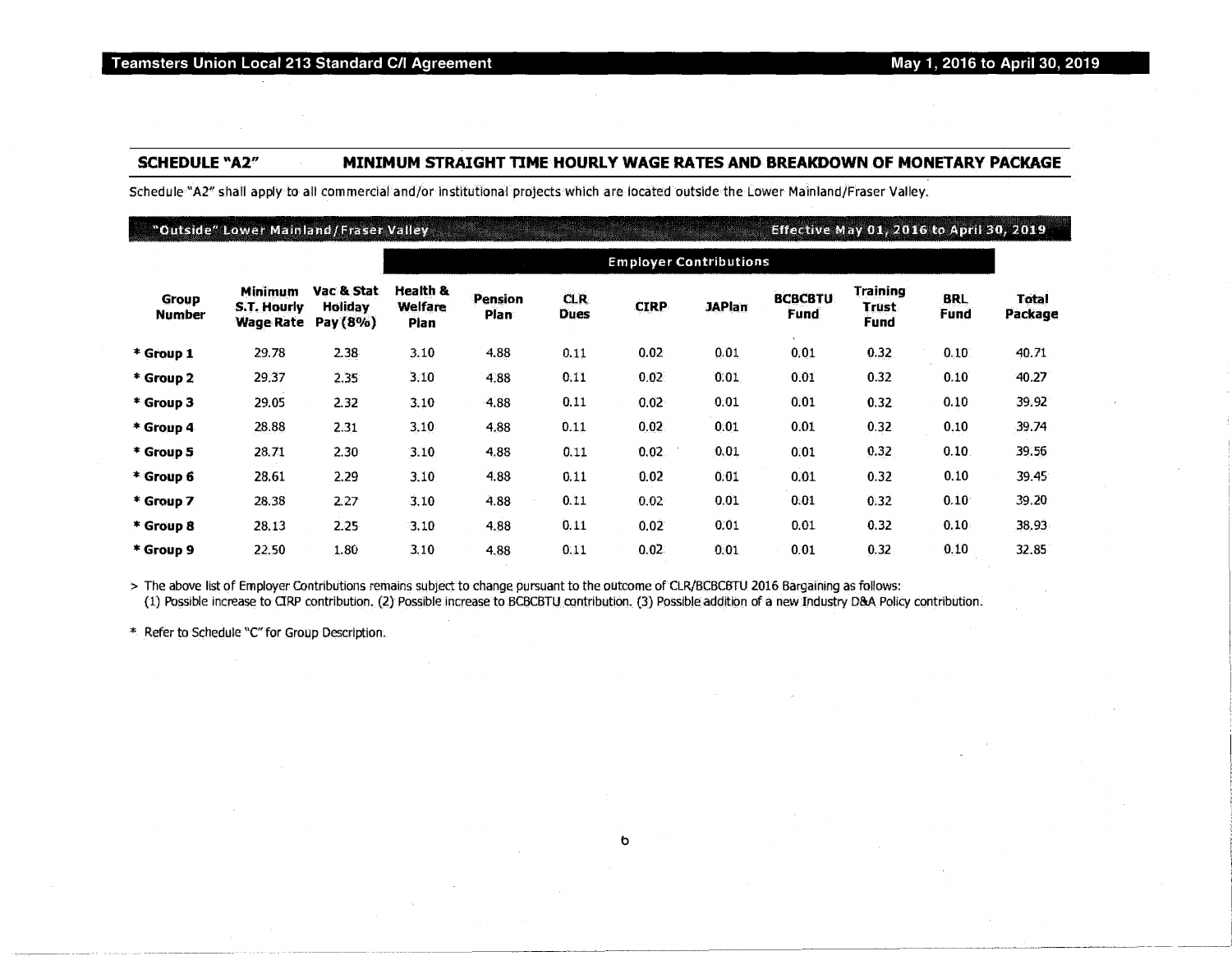,-,·-,.-C"·�r,--,--,;'�·· �""""'��..,��""°"-"''"'�"�"�'""'' ",\_,,,..,.,,...,,, .. ·- ---

#### SCHEDULE "B" EMPLOYER CONTRIBUTIONS AND EMPLOYEE DEDUCTIONS

Schedule "B" shall apply to all commercial and/or institutional projects province wide.

| Province Wide                                    |                   |              |           |         |         |                |         | Effective May 01, 2016 to April 30, 2019 |         |  |  |
|--------------------------------------------------|-------------------|--------------|-----------|---------|---------|----------------|---------|------------------------------------------|---------|--|--|
|                                                  |                   | Group Number |           |         |         |                |         |                                          |         |  |  |
| * Employer Contributions                         | <b>Group 1</b>    | Group 2      | Group $3$ | Group 4 | Group 5 | <b>Group 6</b> | Group 7 | Group 8                                  | Group 9 |  |  |
| Health and Welfare Plan                          | 3.10              | 3.10         | 3,10      | 3.10    | 3.10    | 3,10           | 3.10    | 3.10                                     | 3.10    |  |  |
| + Pension Plan                                   | 4.88              | 4.88         | 4.88      | 4.88    | 4.88    | 4.88           | 4.88    | 4.88                                     | 4.88    |  |  |
| <b>CLR Dues</b>                                  | 0.11              | 0.11         | 0.11      | 0.11    | 0,11    | 0.11           | 0.11    | 0.11                                     | 0.11    |  |  |
| Construction Industry Rehabilitation Plan (CIRP) | 0.02              | 0.02         | 0.02      | 0.02    | 0.02    | 0.02           | 0.02    | 0.02                                     | 0.02    |  |  |
| Jurisdictional Assignment Plan (JAPlan)          | 0.01              | 0.01         | 0.01      | 0,01    | 0.01    | 0.01           | 0.01    | 0.01                                     | 0.01    |  |  |
| <b>BCBCBTU Fund</b>                              | 0.01              | 0.01         | 0.01      | 0.01    | 0.01    | 0.01           | 0.01    | 0,01                                     | 0.01    |  |  |
| <b>Training Trust Fund</b>                       | 0.32              | 0.32         | 0.32      | 0.32    | 0.32    | 0.32           | 0.32    | 0.32                                     | 0.32    |  |  |
| Building, Recreation and Legal Fund              | 0.10              | 0.10         | 0.10      | 0.10    | 0.10    | 0.10           | 0.10    | 0.10                                     | 0.10    |  |  |
| <b>Total Employer Contributions</b>              | 8.55              | 8.55         | 8.55      | 8.55    | 8.55    | 8.55           | 8.55    | 8.55                                     | 8,55    |  |  |
| <b>Employee Deductions</b>                       |                   |              |           |         |         |                |         |                                          |         |  |  |
| <b>Working Dues</b>                              | 0.75              | 0.75         | 0.75      | 0.75    | 0.75    | 0.75           | 0.75    | 0.75                                     | 0.75    |  |  |
| <b>BCYT</b> Fund                                 | 0.10              | 0.10         | 0.10      | 0.10    | 0.10    | 0.10           | 0.10    | . 0.10                                   | 0.10    |  |  |
| <b>Total Employee Deductions</b>                 | 0.85              | 0,85         | 0.85      | 0.85    | 0.85    | 0,85           | 0.85    | 0.85                                     | 0.85    |  |  |
| <b>Total Employer Hourly Remittances:</b>        | <b>ST</b><br>9.40 | 9.40         | 9.40      | 9,40    | 9.40    | 9,40           | 9.40    | 9.40                                     | 9.40    |  |  |
| 1.5x OT                                          | 9.40              | 9.40         | 9.40      | 9.40    | 9.40    | 9.40           | 9,40    | 9.40                                     | 9.40    |  |  |
| 2x OT                                            | 9.40              | 9.40         | 9,40      | 9.40    | 9,40    | 9,40           | 9.40    | 9.40                                     | 9,40    |  |  |

\* Employer Contributions remains subject to change pursuant to the outcome of CLR/BCBCBTU 2016 Bargaintng as follows: (1) Possible increase to ORP contribution. (2) Possible increase to BCBCBTU contribution. {3) Possible addition of a new Industry D&A Polley contribution.

\* All Employer contributions and all employee deductions are payable on the basis of "hours worked".

Employer contributions to the Pension Plan for an employee(s) classified as a Warehouse Trainee Class IV shall be eighty percent (80%) of the otherwise required amount.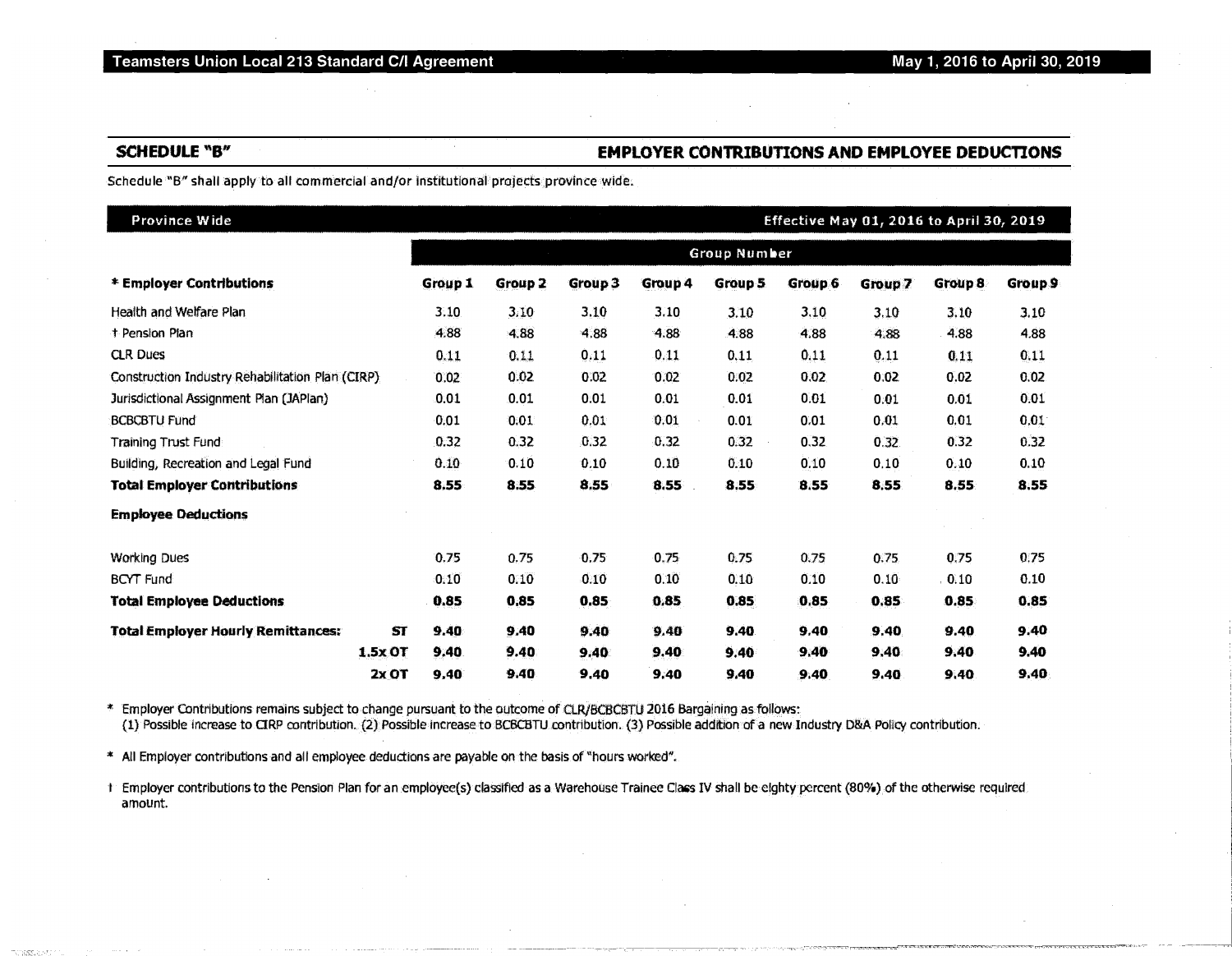## SCHEDULE "C" GROUP DESCRIPTIONS

Schedule "C" shall apply to all commercial and/or institutional projects province wide.

### Province Wide Effective May 01, 2016 to April 30, 2019

| <b>Group</b> | <b>Group Description</b>                                                                                                                                                                                                                                                                                                                                                        |                                                                                                                                                                                                                                                                                                                                                                                        |  |  |  |  |  |  |  |
|--------------|---------------------------------------------------------------------------------------------------------------------------------------------------------------------------------------------------------------------------------------------------------------------------------------------------------------------------------------------------------------------------------|----------------------------------------------------------------------------------------------------------------------------------------------------------------------------------------------------------------------------------------------------------------------------------------------------------------------------------------------------------------------------------------|--|--|--|--|--|--|--|
| 1            | Bottom Dumps - all makes - Trailers and Semi-Trailers Dumps - sixty-five (65) vards to eighty-five (85) vards:<br>(add twenty-two cents (\$0.22) for each additional twenty (20) yards).<br>Lowbeds over 150 tons                                                                                                                                                               | > * End Dump Trucks (measured capacity of dump, but including side boards if used):<br>sixty (60) yards - less than seventy-two (72) yards (add ten cents (\$0.10) for each additional byelve (12) yards)<br>> Warehouseman - Class I - (See Addendum for Job Description)                                                                                                             |  |  |  |  |  |  |  |
| 2.           | Bottom Dumps - all makes - Trailers and Semi-Trailers Dumps - forty-five (45) yards to sixty-five (65) yards<br>Concrete Buggles, scootcrete or converted equipment, whichever is greater - sixteen (16) yards and over                                                                                                                                                         | > * End Dump Trucks (measured capacity of dump, but including side boards if used).<br>thirty-six (36) vards - less than sixty (60) vards                                                                                                                                                                                                                                              |  |  |  |  |  |  |  |
| з.           | > Logging Trucks<br>> Transit Mixers, agitators, mobile mix and all other similar vehicles over thirteen (13) yards                                                                                                                                                                                                                                                             | > * End Dump Trucks (measured capacity of dump, but including side boards if used):<br>twenty-four (24) yards - less than thirty-six (36) yards                                                                                                                                                                                                                                        |  |  |  |  |  |  |  |
| 4            | Concrete Buggies, scootcrete or converted equipment, whichever is greater<br>ten (10) yards up to sixteen (16) yards<br>Transit Mixers, agitators, mobile mix and all other similar vehicles - nine (9) yards and up to thirteen (13) yards.<br>> Lowbeds - 100 tons and up to 150 tons                                                                                         | > * End Dump Trucks (measured capacity of dump but including side boards if used):<br>twelve (12) yards - less than twenty-four (24) yards<br>> Straddle Carriers, if equipped with crane<br>> Warehouseman - Class II (See Addendum for Job Description)                                                                                                                              |  |  |  |  |  |  |  |
| 5            | Bottom Dumps, all makes, Trailers and Semi-Trailers Dumps less than forty-five (45) yards<br>> Load Lugger and similar equipment three (3) tons and over<br>> Lowbeds up to one hundred (100) tons                                                                                                                                                                              | > Straddle Carriers<br>> Large Tilt Trailers                                                                                                                                                                                                                                                                                                                                           |  |  |  |  |  |  |  |
| 6            | "A" Frame; Swedish Type Truck Crane; Pitman; Hiab and Stringer; Boom Trucks; Semi-Trailer with Hiab, etc.<br>(excluding pup trailer units) over five (5) tons lifting capacity<br>Concrete Buggies, scootcrete or converted equipment, whichever is greater - up to ten (10) vards<br>Transit Mixers, agitators, mobile mix and all other similar vehicles up to nine (9) yards | > * End Dump Trucks (measured capacity of dump, but including side boards if used):<br>eight (8) yards - less than twelve (12) yards<br>> Nodwells, Bombardiers and similar equipment<br>> Service Truck Driver                                                                                                                                                                        |  |  |  |  |  |  |  |
| 7            | "A" Frame; Swedish Type Truck Crane; Pitman; Hiab and Stringer; Boom Trucks; Semi-Trailer with Hiab, etc.<br>(excluding pup trailer units) up to and including five (5) tons lifting capacity<br>Asphalt Spray Trucks - Semi-Trailers<br>Dispatcher<br>Dumptors (Mules)<br>Water Trucks four thousand: (4,000) gallons and over (does not include semis or trailers)            | > * End Dump Trucks (measured capacity of dump, but including side boards if used):<br>less than eight (8) yards<br>> Flat Deck Trucks ten (10) ions and over<br>> Forklifts, Lumber stackers, cranemobiles, etc. over four (4) tons lifting capacity<br>> Fuel trucks - four thousand (4,000) gallons and over (does not include semis or trailers)<br>> Semi-Trailers. Pole Trailers |  |  |  |  |  |  |  |
| 8            | > Asphalt Spray Trucks<br>> Farm type Tractors<br>> Flat Deck Trucks up to ten (10) tons.<br>Forklifts, Lumber stackers, cranemobiles, etc. up to and including four (4) tons lifting capacity<br>Fuel trucks up to four thousand (4,000) gallons                                                                                                                               | > Manhaul, Crummie, Bus and all equipment transporting personnel (requires "Class 2" Licence)<br>> Power Wagons (with and without winch)<br>> Water Trucks up to four thousand (4,000) gallons<br>> Warehouseman - Class III - (See Addendum for Job Description)                                                                                                                      |  |  |  |  |  |  |  |
| 9            | > Pickup and Panel Trucks and Pilot cars and similar equipment<br>> + Warehouse Trainee Class IV - (See Addendum for Job Description)<br>Employer contribution to the Pension Plan for an employee(s) classified as a Warehouse Trainee Class IV shall be eighty percent (80%) of the otherwise required amount.                                                                |                                                                                                                                                                                                                                                                                                                                                                                        |  |  |  |  |  |  |  |
| $\ast$       | > End Dump Trucks equipped with side winders - add ten cents (\$0.10) per hour<br>> End Dump Trucks with Small Tilt Trailer - add ten cents (\$0.10) per hour<br>End Dump Trucks with Pup Trailer - add thirty cents (\$0.30) per hour                                                                                                                                          |                                                                                                                                                                                                                                                                                                                                                                                        |  |  |  |  |  |  |  |